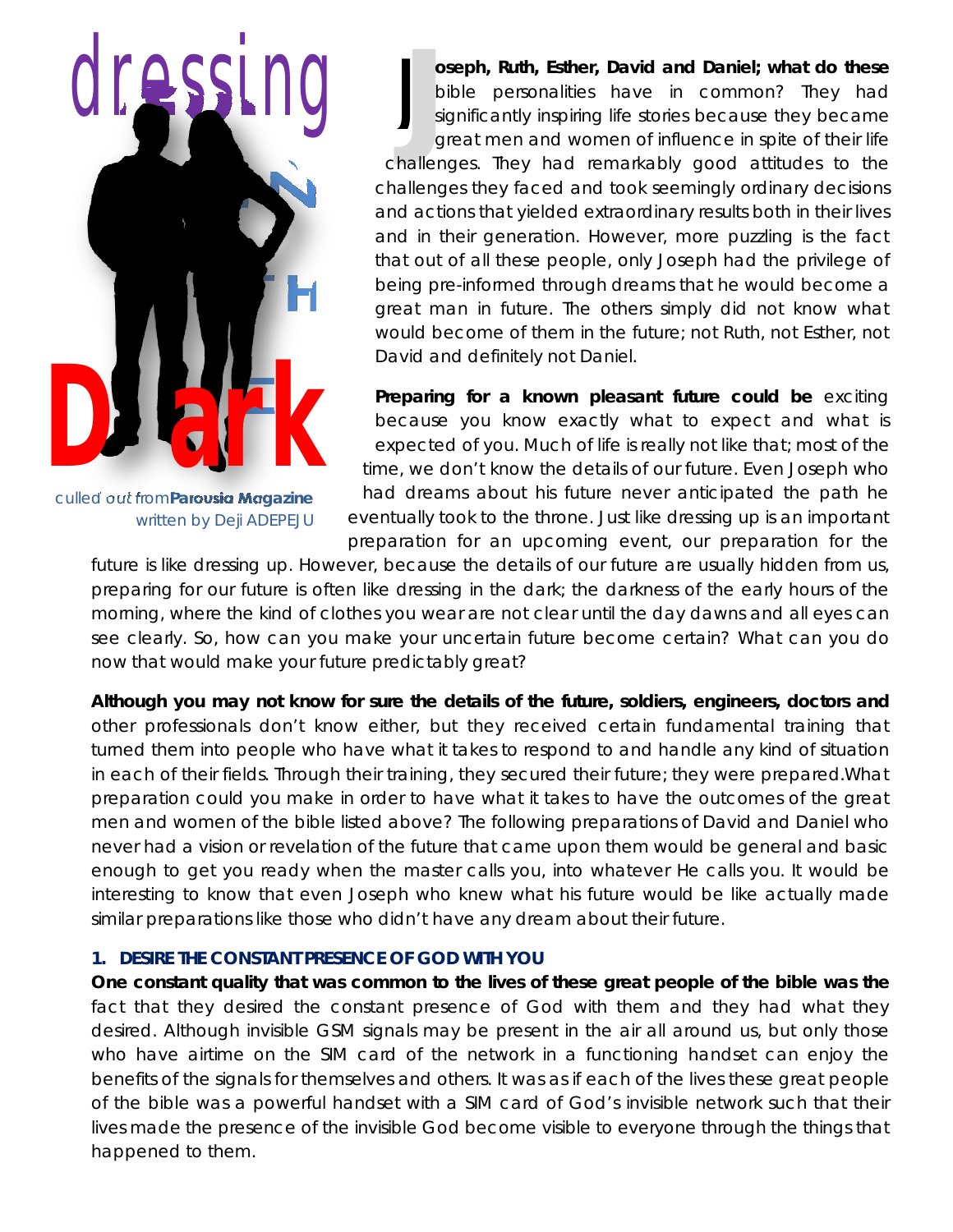### **Of Joseph, it was written,**

"*And the Lord was with Joseph, and he did well; …and his master saw that the Lord was with him, making everything he did go well… and gave him control over all he had. And… the blessing of the Lord was with the Egyptian, because of Joseph…*(Genesis 39:2-5, BBE).

## **Of David it was written,**

*And* in *all his undertakings David did wisely; and the Lord was with him. And when Saul saw how*  wisely he did, he was in fear of him. And Saul saw and knew that the LORD was with David…and *Saul was yet the more afraid of David…* (1Samuel 18:14-15, KJV)

## **Of Daniel it was written,**

*Then King Belshazzar was greatly troubled and …the queen, made answer and said, O King,*  have life forever; do not be troubled by your thoughts or let the colour go from your face: There is a man in your kingdom in whom is the spirit of the holy gods; and in the days of your father, *light and reason like the wisdom of the gods were seen in him: …*(Daniel 5:9-11, BBE).

**Certainly, God must have been merciful unto these great people so much that God was always** visibly present with them. What did they do to secure the favour and the mercy of God? Was it that God was just randomly merciful to them without anything they did or was there something they did that drew the favour of God and people to them? Be sure that if there was something they did, and you do the same things they did, you will also secure the constant presence of God with you today and always for a predictably great future, even if you really don't know the details of that future.

# **2. HOLD ON TO MERCY AND TRUTH**

**A closer look at the word of God shows us that there was something they did to secure the**favour of God upon their lives. They were greatly merciful, firmly truthful and they loved deeply so much that they worked hard and went the extra mile for God and for people. "Let not mercy and truth forsake thee: bind them about thy neck; write them upon the table of thine heart: So shalt thou find favour and good understanding in the sight of God and man."(Proverbs 3:3-4 KJV). This was the secret of the favour of God upon them. Even Jesus knew this secret and lived it out and got the same results. Jesus Christ… (the Word) was … full of grace and truth. (John 1:14) and… he consequently increased in … favour with God and man (Luke 2:52, KJV).

**The atmosphere of our world today is saturated with evil and deceitful seduction (2Tim 3:13) but** through the light of mercy and truth, such atmosphere of darkness can be pushed back. Truth means speaking sincerely, doing things in secret that you will not be ashamed of if discovered, refusing to yield to the peer pressure of the multitude when they want to do what you know is wrong. Truth also means that when you see a need in the lives of others which you have the power and time to do something about, you will not pretend that you have not seen itjust because of the hard work that meeting the need requires of you. For you to be able to speak or do the truth, you have to be firm and tough on yourself. However, mercy means giving yourself reasons to forgive those who offended you, going the extra mile to sacrificially use your powers to rescue and help the helpless as well as to repay or 'revenge' the evil that people do to you by plotting good things for them in return. For you to be merciful, you have to be tender hearted; only a merciful heart can truly love.